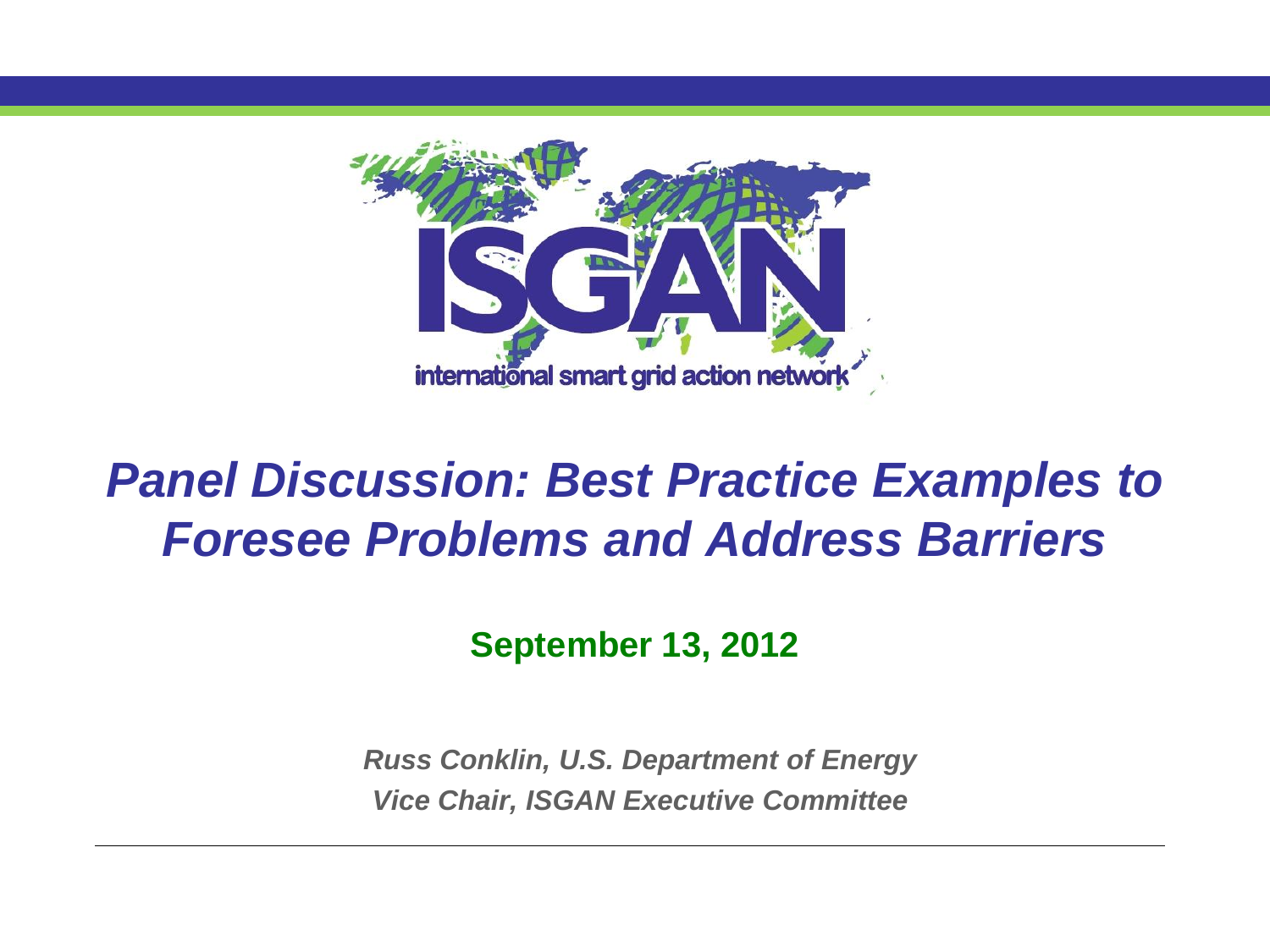

#### **The U.S. ARRA Smart Grid Investment Grant and Smart Grid Demonstration Program spending is only one step towards developing and deploying modern, smart grids across the U.S.**



Chupka, M.W. Earle, R., Fox-Penner, P., Hledik, R. Transforming America's power industry: The investment challenge 2010 – 2030. Edison Electric Institute, Washington D.C.,: 2008.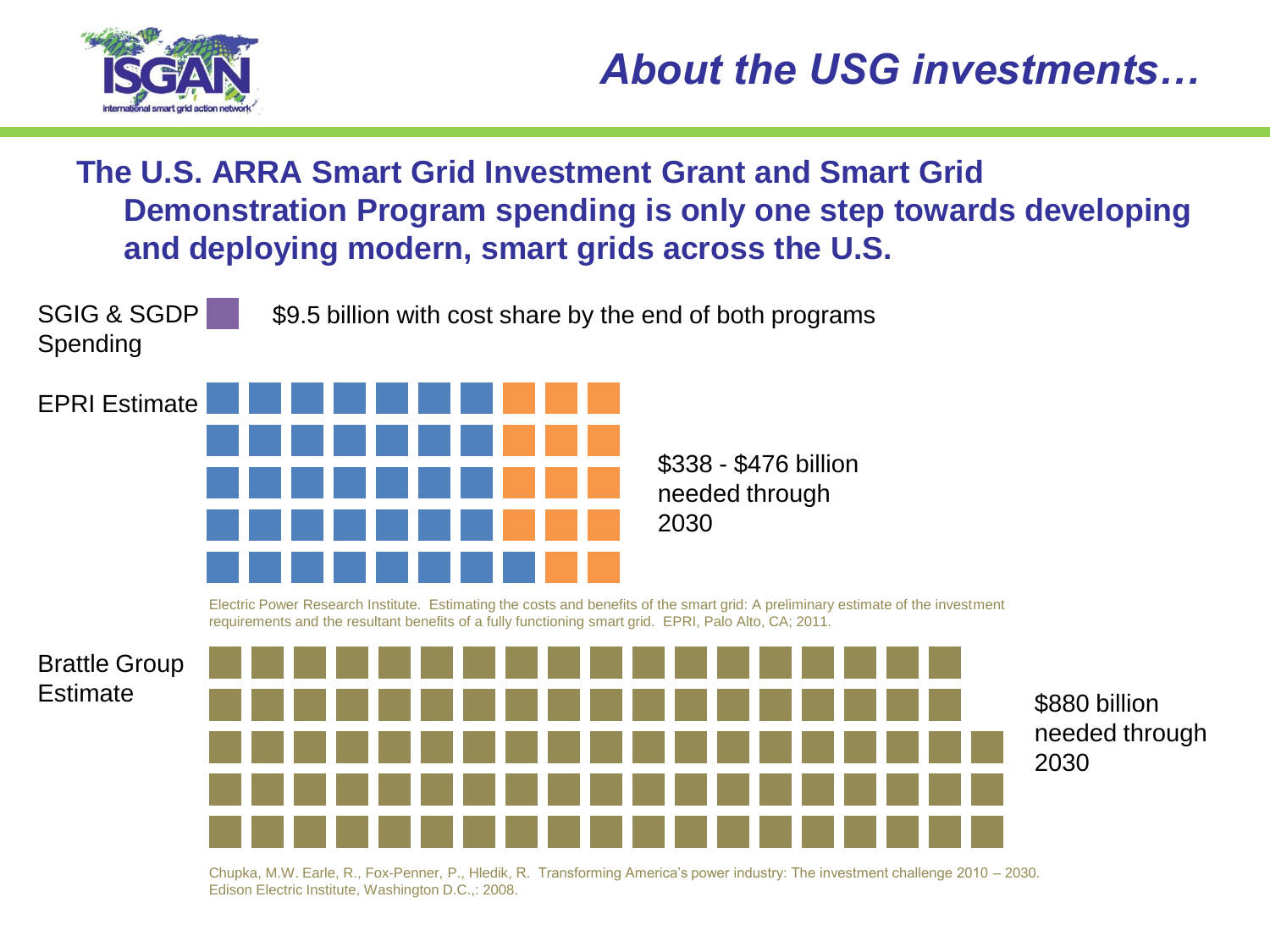

**"One-off" projects can be interesting and even impactful in the right environments.** 

*BUT…* **To leverage and extended limited public investments, pilots and demonstration projects must produce best practices and lessons learned that are both** *scalable* **and** *replicable***.**

**A question is what aspects must be scalable and replicable recognizing significant grid differences among countries and regions?**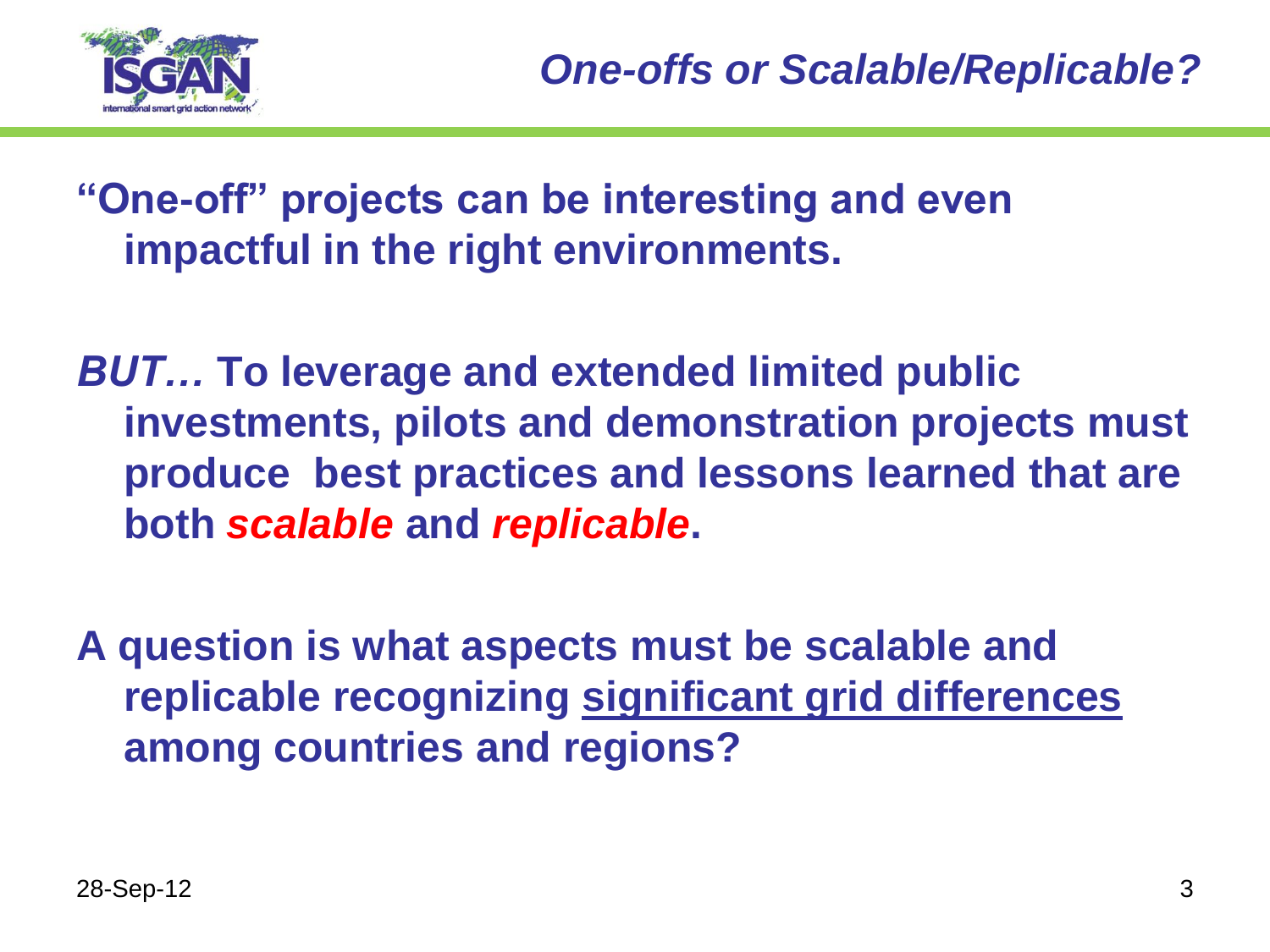

### • **Smart Grid Investment Grants Impact Analysis**

- o The impact analysis is focused on presenting empirical results as well as reporting on the costs, benefits, lessons learned, and best practices associated with these focus areas:
	- Peak Demand and Electricity Consumption
	- Operational Improvements from Advanced Metering Infrastructure (AMI)
	- Operational and Maintenance Improvements in Distribution **Systems**
	- Reliability Improvements in Distribution Systems
	- Energy Efficiency Improvements in Distribution Systems
	- Applications of Synchrophasor Technologies in Transmission **Systems**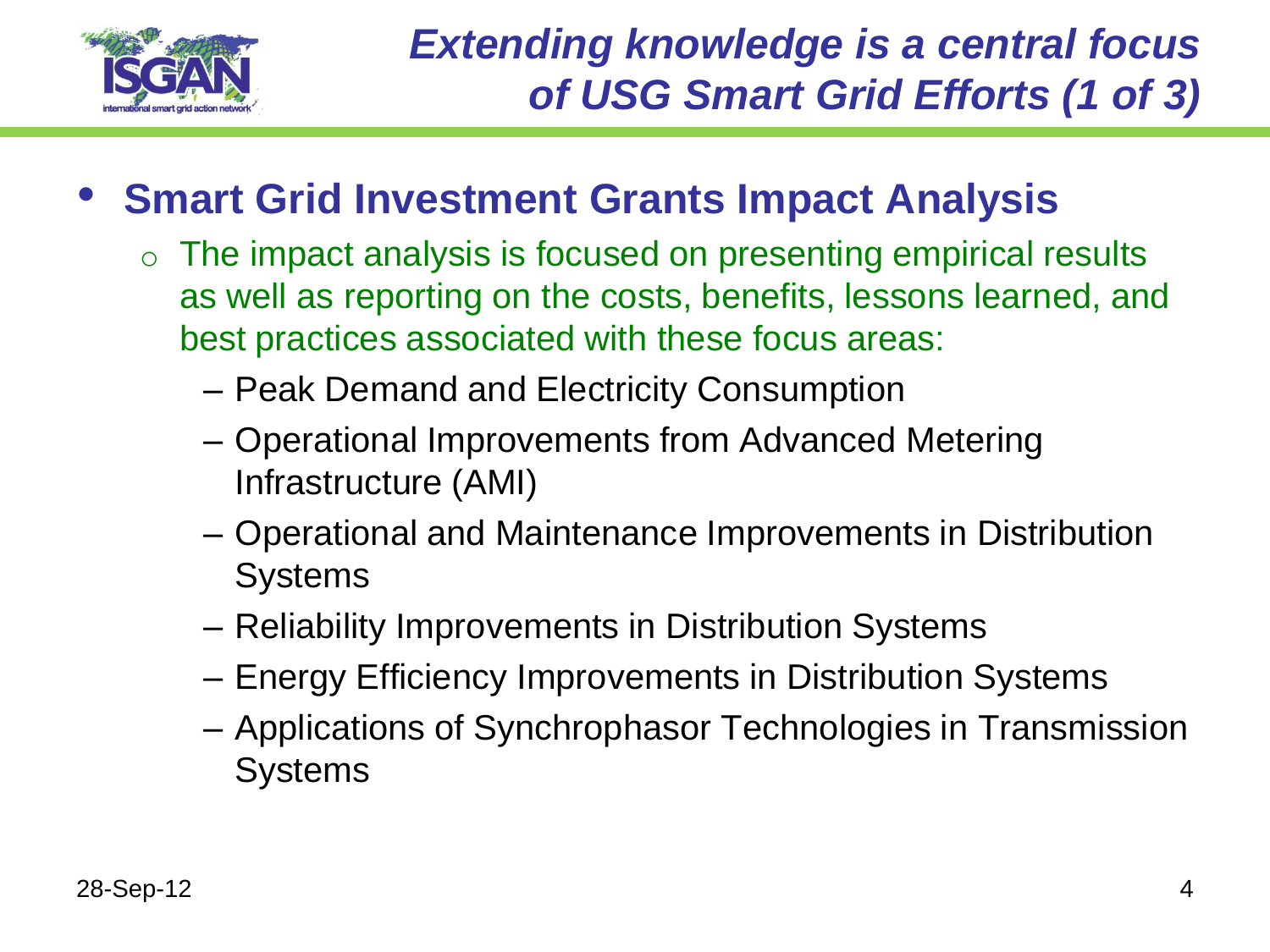

- **Smart Grid Demonstration Projects Tech Performance** 
	- o The Smart Grid Demonstration projects are demonstrating smart grid and energy storage technologies. Each of the projects will provide interim and final Technology Performance Reports.
		- Smart Grid Demonstration Projects will assess the integration of advanced technologies with existing power systems including those involving renewable and distributed energy systems and demand response programs
		- Energy Storage Demonstration Projects involve a variety of technologies including advanced batteries, flywheels, and underground compressed air systems. These projects are demonstrating a variety of size ranges and system configurations and their impacts on the grid.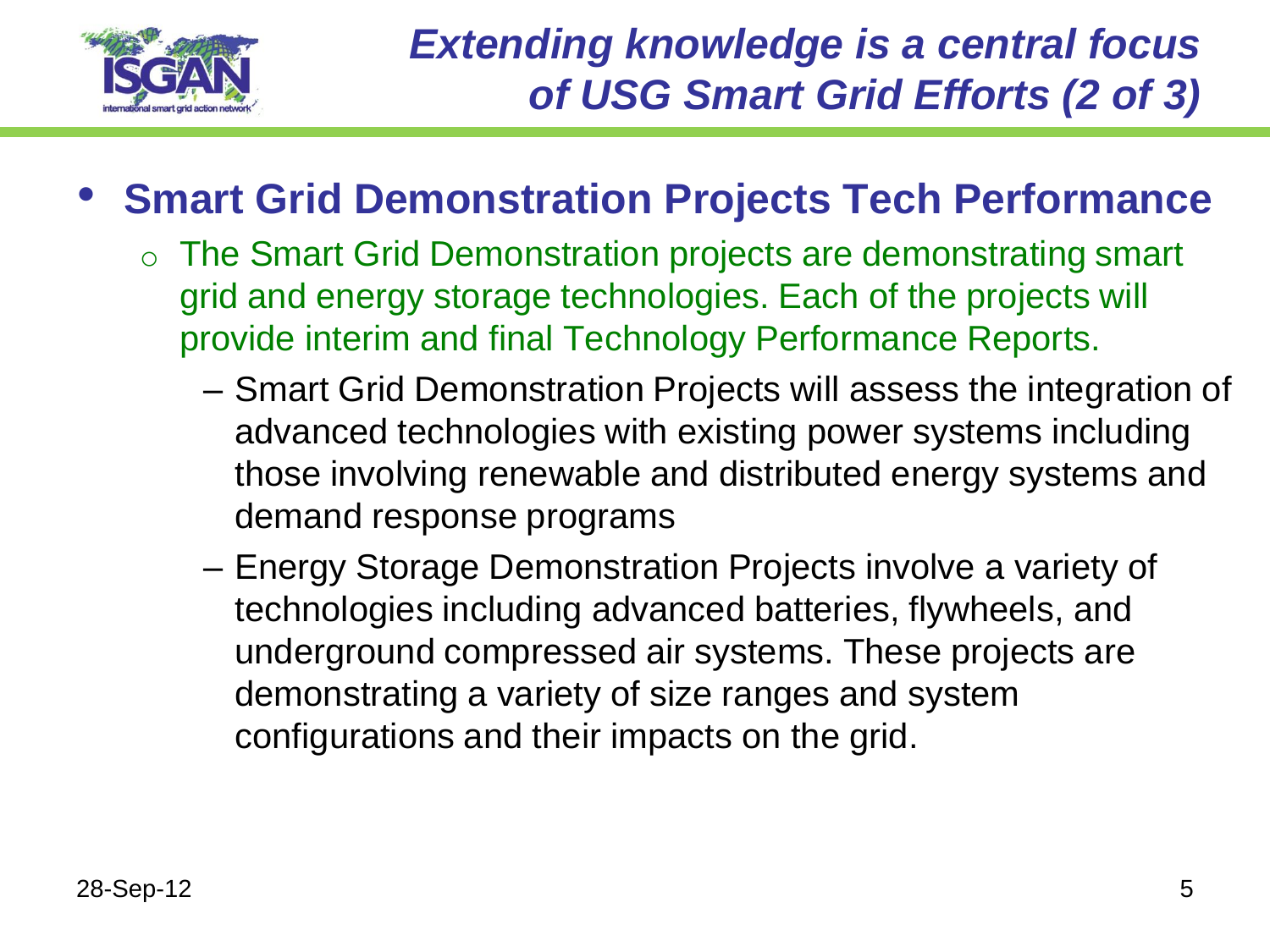

- **DOE is facilitating peer-to-peer discussions among ARRA funding recipients**
	- o These closed-door sessions allow practitioners to share practical information on what worked, what didn't, and what questions remain… *without fear of attribution!*
	- $\circ$  The meetings are held regionally to help ensure alignment of interests and grid characteristics.
	- o The key themes are captured and aggregated for publication.
	- o Power point is banned from these sessions! They are a **dialogue**.
- *New report on progress of ARRA SG projects available at www.smartgrid.gov*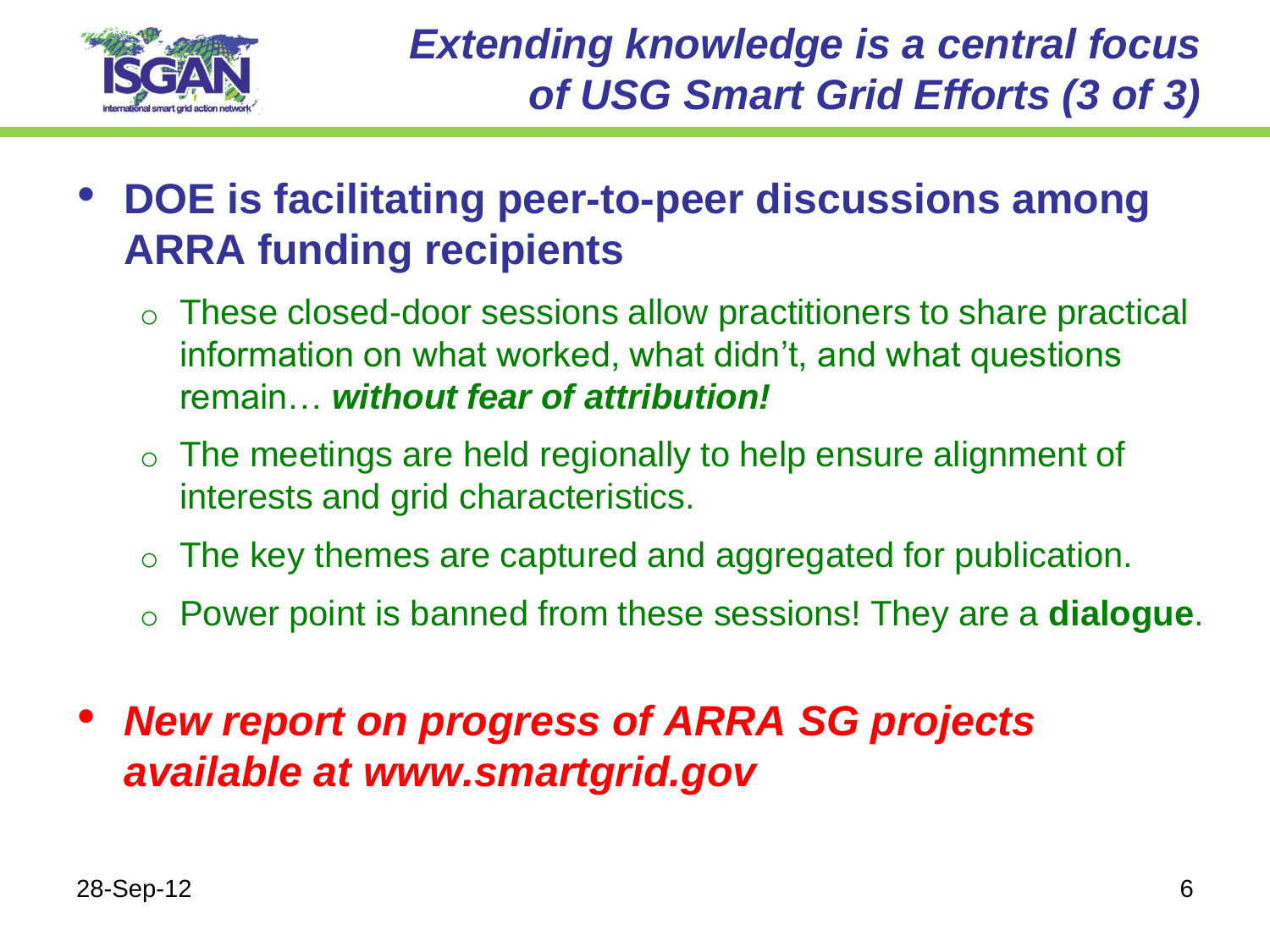

**ISGAN is a mechanism for bringing high-level government attention and action to accelerate the development and deployment of smarter electricity grids around the world.**

## **ISGAN…**

- Sponsors activities that build a **global understanding** of smart grids, **address gaps** in knowledge and tools, and **accelerate Smart Grid deployment**
- Builds on the momentum of and knowledge created by the **substantial global investments** being made in smart grids
- Is organized as a task-shared **IEA Implementing Agreement** (2011)
- Was launched as an initiative of the **Clean Energy Ministerial** (2010)
- Fulfills a key recommendation in the **Smart Grids Technology Action Plan** (released by Major Economies Forum Global Partnership, 2009)
- **Leverages cooperation** with other initiatives and Implementing Agreements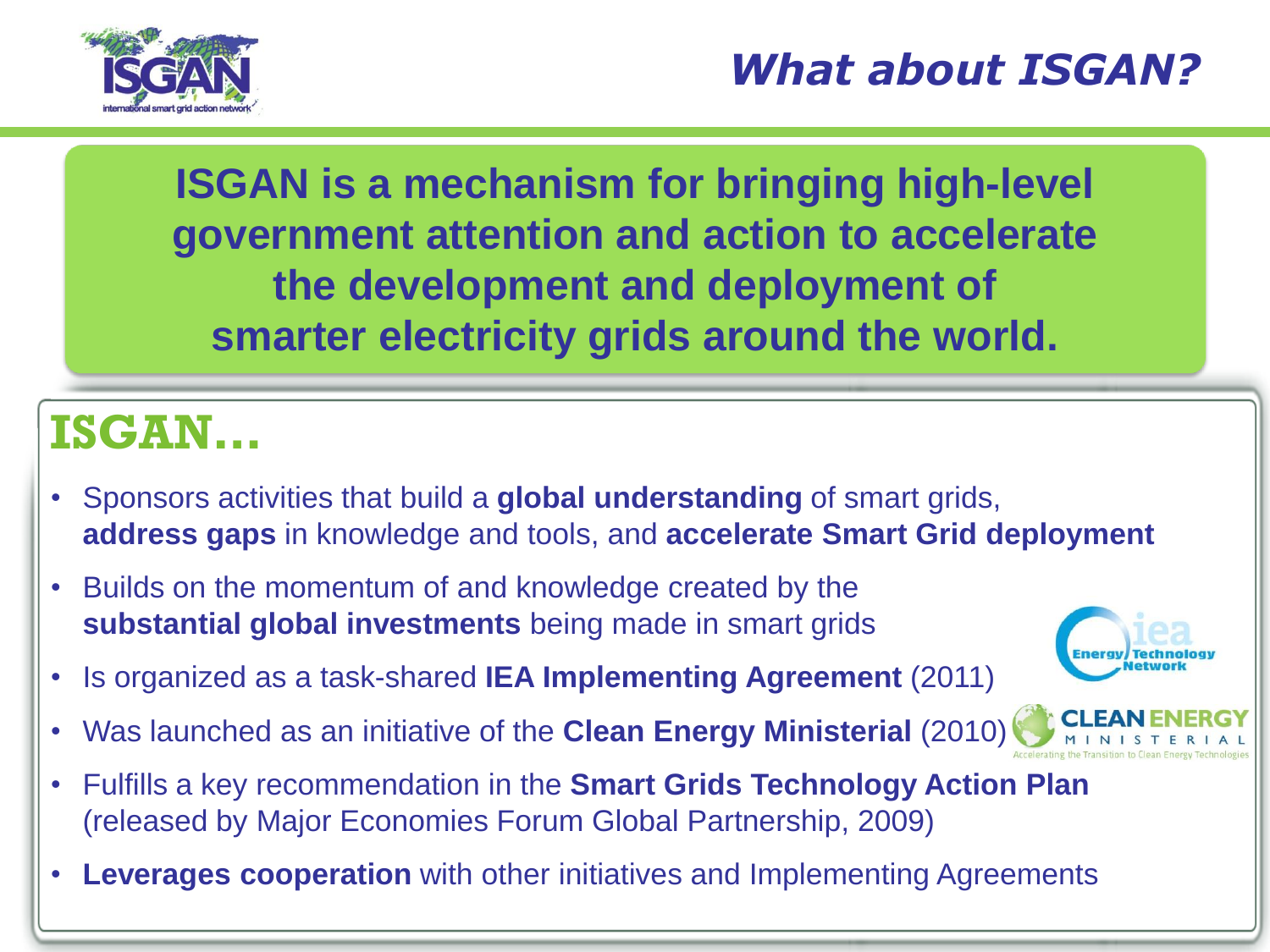

### *ISGAN's portfolio aims to clarify opportunities for knowledge sharing*



\* "Annex" = Major Project **\*\***Approved March 2012

28-Sep-12 8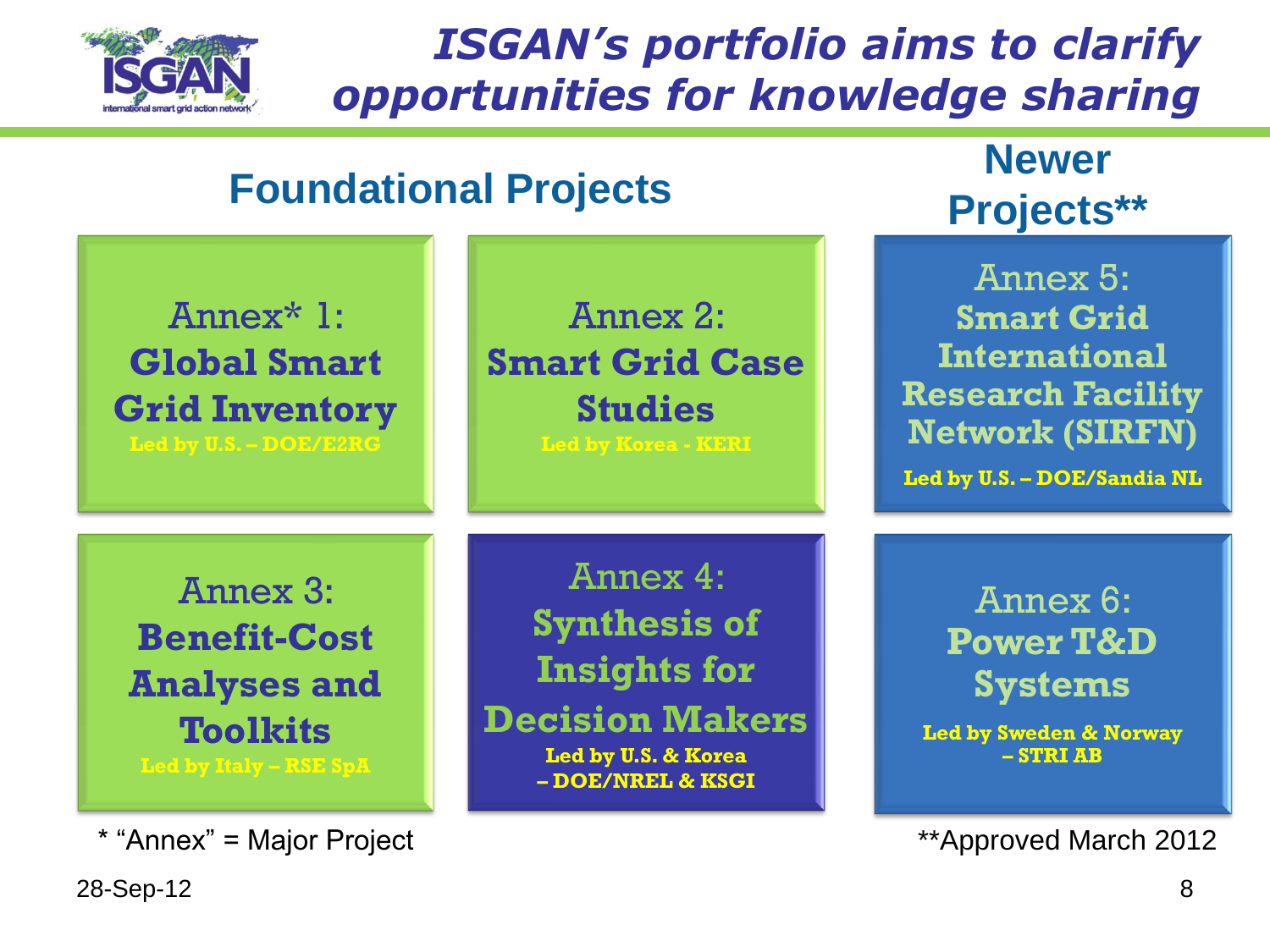



# **What are the best practice examples, methods, or mechanisms that should be in the H2G?**







Russ Conklin

Office of International Climate Change Policy and Technology

U.S. Department of Energy

+1 (202) 586 8339 [russell.conklin@hq.doe.gov](mailto:russell.conklin@hq.doe.gov) *www.iea-isgan.org*